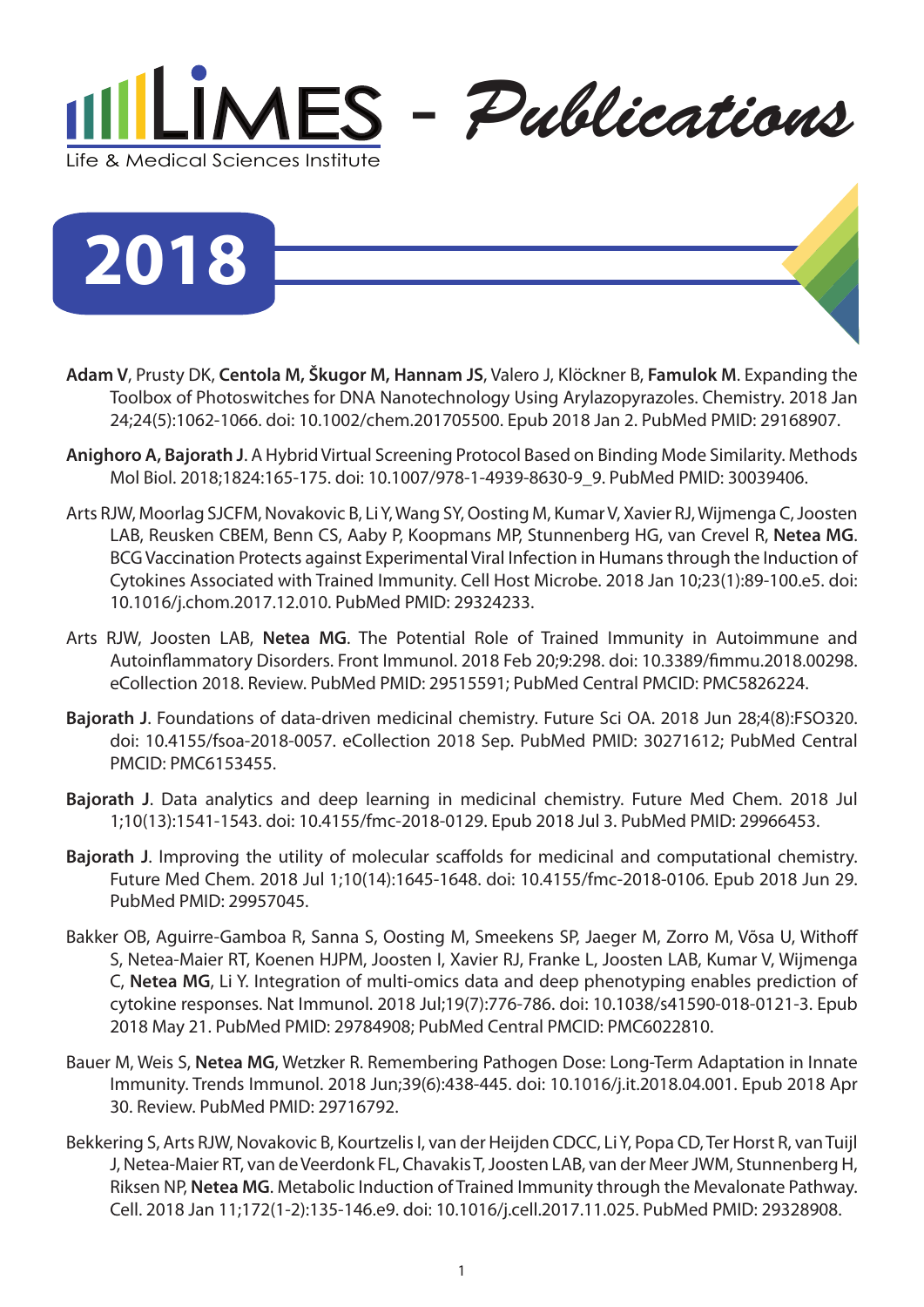- **Bickert A, Kern P, van Uelft M, Herresthal S, Ulas T**, Gutbrod K, **Breiden B, Degen J, Sandhoff K, Schultze JL**, Dörmann P, Hartmann D, Bauer R, **Willecke K**. Inactivation of ceramide synthase 2 catalytic activity in mice affects transcription of genes involved in lipid metabolism and cell division. Biochim Biophys Acta Mol Cell Biol Lipids. 2018 Jul;1863(7):734-749. doi: 10.1016/j.bbalip.2018.04.006. Epub 2018 Apr 10. PubMed PMID: 29653252.
- Bonfiglio F, Zheng T, Garcia-Etxebarria K, Hadizadeh F, Bujanda L, Bresso F, Agreus L, Andreasson A, Dlugosz A, Lindberg G, Schmidt PT, Karling P, Ohlsson B, Simren M, Walter S, Nardone G, Cuomo R, Usai-Satta P, Galeazzi F, Neri M, Portincasa P, Bellini M, Barbara G, Latiano A, Hübenthal M, Thijs V, **Netea MG**, Jonkers D, Chang L, Mayer EA, Wouters MM, Boeckxstaens G, Camilleri M, Franke A, Zhernakova A, D'Amato M. Female-Specific Association Between Variants on Chromosome 9 and Self-Reported Diagnosis of Irritable Bowel Syndrome. Gastroenterology. 2018 Jul;155(1):168-179. doi: 10.1053/j.gastro.2018.03.064. Epub 2018 Apr 5. PubMed PMID: 29626450; PubMed Central PMCID: PMC6035117.
- Boutens L, Mirea AM, van den Munckhof I, Doppenberg-Oosting M, Jaeger M, Hijmans A, **Netea MG**, Joosten LAB, Stienstra R. A role for TLR10 in obesity and adipose tissue morphology. Cytokine. 2018 Aug;108:205-212. doi: 10.1016/j.cyto.2018.03.021. Epub 2018 Apr 23. PubMed PMID: 29698883.
- Braza MS, van Leent MMT, Lameijer M, Sanchez-Gaytan BL, Arts RJW, Pérez-Medina C, Conde P, Garcia MR, Gonzalez-Perez M, Brahmachary M, Fay F, Kluza E, Kossatz S, Dress RJ, Salem F, Rialdi A, Reiner T, Boros P, Strijkers GJ, Calcagno CC, Ginhoux F, Marazzi I, Lutgens E, Nicolaes GAF, Weber C, Swirski FK, Nahrendorf M, Fisher EA, Duivenvoorden R, Fayad ZA, **Netea MG**, Mulder WJM, Ochando J. Inhibiting Inflammation with Myeloid Cell-Specific Nanobiologics Promotes Organ Transplant Acceptance. Immunity. 2018 Nov 20;49(5):819-828.e6. doi: 10.1016/j.immuni.2018.09.008. Epub 2018 Nov 6. PubMed PMID: 30413362; PubMed Central PMCID: PMC6251711.
- **Breiden B, Sandhoff K**. Ganglioside Metabolism and Its Inherited Diseases. Methods Mol Biol. 2018;1804:97-141. doi: 10.1007/978-1-4939-8552-4\_5. Review. PubMed PMID: 29926406.
- **Bülow MH, Wingen C**, Senyilmaz D, **Gosejacob D, Sociale M, Bauer R, Schulze H, Sandhoff K**, Teleman AA, **Hoch M, Sellin J**. Unbalanced lipolysis results in lipotoxicity and mitochondrial damage in peroxisome-deficient Pex19 mutants. Mol Biol Cell. 2018 Feb 15;29(4):396-407. doi: 10.1091/mbc. E17-08-0535. Epub 2017 Dec 27. PubMed PMID: 29282281; PubMed Central PMCID: PMC6014165.
- Cara FD, **Bülow MH**, Simmonds AJ, Rachubinski RA. Dysfunctional peroxisomes compromise gut structure and host defense by increased cell death and Tor-dependent autophagy. Mol Biol Cell. 2018 Nov 1;29(22):2766-2783. doi: 10.1091/mbc.E18-07-0434. Epub 2018 Sep 6. PubMed PMID: 30188767; PubMed Central PMCID: PMC6249834.
- Chishti AA, Baumstark-Khan C, Koch K, **Kolanus W**, Feles S, Konda B, Azhar A, Spitta LF, Henschenmacher B, Diegeler S, Schmitz C, Hellweg CE. Linear Energy Transfer Modulates Radiation-Induced NF-kappa B Activation and Expression of its Downstream Target Genes. Radiat Res. 2018 Apr;189(4):354-370. doi: 10.1667/RR14905.1. Epub 2018 Jan 25. PubMed PMID: 29369006.
- Christ A, **Günther P**, Lauterbach MAR, Duewell P, Biswas D, Pelka K, **Scholz CJ**, Oosting M, **Haendler K, Baßler K, Klee K, Schulte-Schrepping J, Ulas T**, Moorlag SJCFM, Kumar V, Park MH, Joosten LAB, Groh LA, Riksen NP, Espevik T, **Schlitzer A**, Li Y, Fitzgerald ML, **Netea MG, Schultze JL**, Latz E. Western Diet Triggers NLRP3-Dependent Innate Immune Reprogramming. Cell. 2018 Jan 11;172(1- 2):162-175.e14. doi: 10.1016/j.cell.2017.12.013. PubMed PMID: 29328911; PubMed Central PMCID: PMC6324559.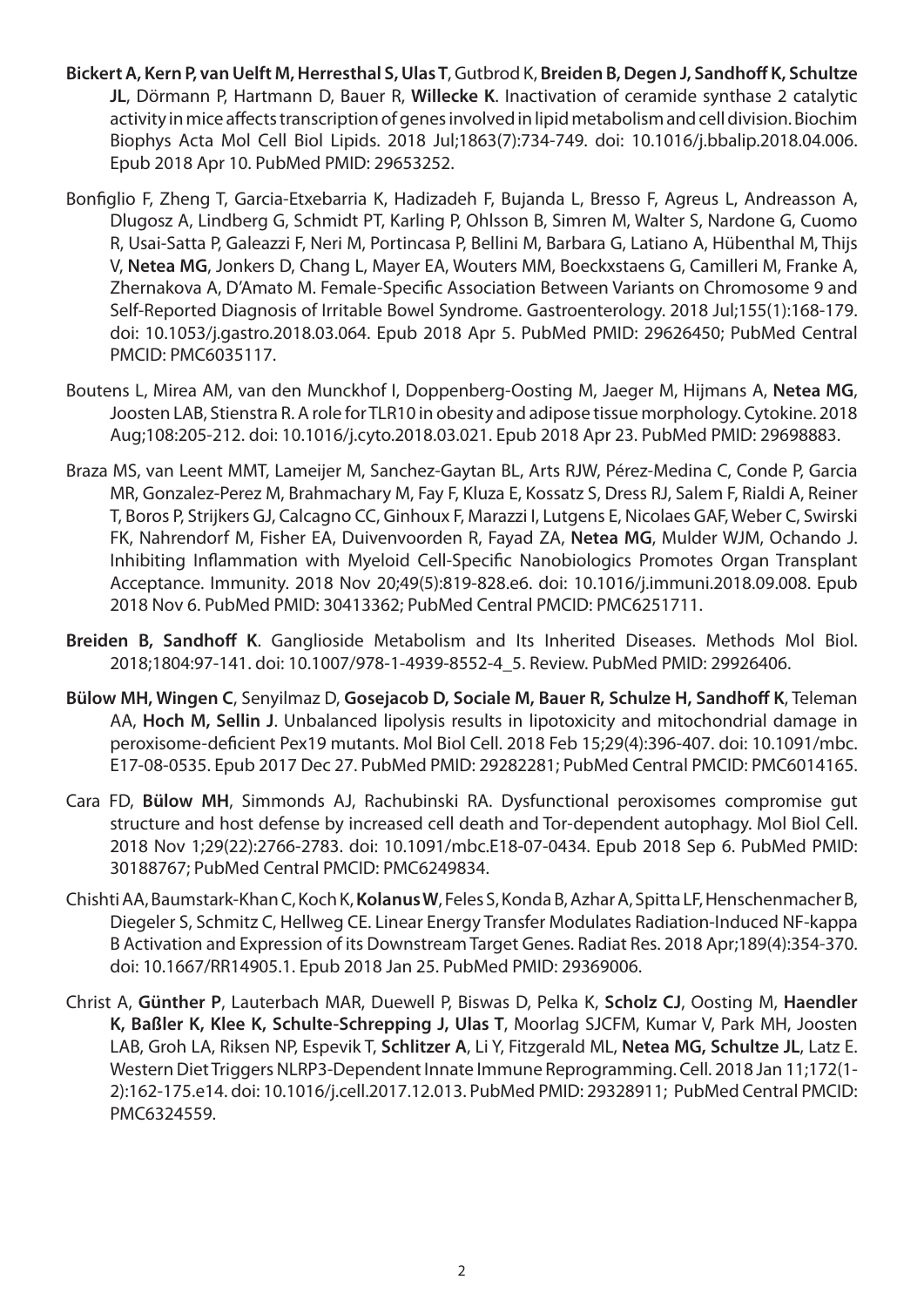- Cime-Castillo J, Arts RJW, Vargas-Ponce de León V, Moreno-Torres R, Hernández-Martínez S, Recio-Totoro B, Claudio-Piedras F, **Netea MG**, Lanz-Mendoza H. DNA Synthesis Is Activated in Mosquitoes and Human Monocytes During the Induction of Innate Immune Memory. Front Immunol. 2018 Nov 30;9:2834. doi: 10.3389/fimmu.2018.02834. eCollection 2018. PubMed PMID: 30555493; PubMed Central PMCID: PMC6284063.
- **Civit L, Taghdisi SM, Jonczyk A, Haßel SK**, Gröber C, Blank M, Stunden HJ, **Beyer M, Schultze J**, Latz E, **Mayer G**. Systematic evaluation of cell-SELEX enriched aptamers binding to breast cancer cells. Biochimie. 2018 Feb;145:53-62. doi: 10.1016/j.biochi.2017.10.007. Epub 2017 Oct 18. PubMed PMID: 29054799.
- Cook AD, Lee MC, Saleh R, Khiew HW, Christensen AD, Achuthan A, Fleetwood AJ, Lacey DC, Smith JE, **Förster I**, Hamilton JA. TNF and granulocyte macrophage-colony stimulating factor interdependence mediates inflammation via CCL17. JCI Insight. 2018 Mar 22;3(6). pii: 99249. doi: 10.1172/jci.insight.99249. PubMed PMID: 29563337; PubMed Central PMCID: PMC5926922.
- Cook SJ, Lee Q, Wong AC, Spann BC, Vincent JN, Wong JJ, **Schlitzer A**, Gorrell MD, Weninger W, Roediger B. Differential chemokine receptor expression and usage by pre-cDC1 and pre-cDC2. Immunol Cell Biol. 2018 Nov;96(10):1131-1139. doi: 10.1111/imcb.12186. Epub 2018 Jul 20. PubMed PMID: 29920767.
- de Bree LCJ, Janssen R, Aaby P, van Crevel R, Joosten LAB, Benn CS, **Netea MG**. The impact of sex hormones on BCG-induced trained immunity. J Leukoc Biol. 2018 Sep;104(3):573-578. doi: 10.1002/ JLB.5MA0118-027R. PubMed PMID: 30153369.
- de Bree LCJ, Koeken VACM, Joosten LAB, Aaby P, Benn CS, van Crevel R, **Netea MG**. Non-specific effects of vaccines: Current evidence and potential implications. Semin Immunol. 2018 Oct;39:35-43. doi: 10.1016/j.smim.2018.06.002. Epub 2018 Jul 11. Review. PubMed PMID: 30007489.
- de Bree LCJ, Marijnissen RJ, Kel JM, Rosendahl Huber SK, Aaby P, Benn CS, Wijnands MVW, Diavatopoulos DA, van Crevel R, Joosten LAB, **Netea MG**, Dulos J. Corrigendum: Bacillus Calmette-Guérin-Induced Trained Immunity Is Not Protective for Experimental Influenza A/Anhui/1/2013 (H7N9) Infection in Mice. Front Immunol. 2018 Oct 25;9:2471. doi: 10.3389/fimmu.2018.02471. eCollection 2018. PubMed PMID: 30393473; PubMed Central PMCID: PMC6211335.
- **de Coninck D, Schmidt TH, Schloetel JG, Lang T**. Packing Density of the Amyloid Precursor Protein in the Cell Membrane. Biophys J. 2018 Mar 13;114(5):1128-1141. doi: 10.1016/j.bpj.2018.01.009. PubMed PMID: 29539399; PubMed Central PMCID: PMC5883549.
- Di Cara F, **Bülow MH**, Simmonds AJ, Rachubinski RA. Dysfunctional peroxisomes compromise gut structure and host defense by increased cell death and Tor-dependent autophagy. Mol Biol Cell. 2018 Nov 1;29(22):2766-2783. doi: 10.1091/mbc.E18-07-0434. Epub 2018 Sep 6. PubMed PMID: 30188767; PubMed Central PMCID: PMC6249834.
- **Dimova D, Stumpfe D, Bajorath J**. Computational design of new molecular scaffolds for medicinal chemistry, part II: generalization of analog series-based scaffolds. Future Sci OA. 2017 Nov 30;4(2):FSO267. doi: 10.4155/fsoa-2017-0102. eCollection 2018 Feb. PubMed PMID: 29379641; PubMed Central PMCID: PMC5778380.
- **Dimova D, Bajorath J**. Collection of analog series-based scaffolds from public compound sources. Future Sci OA. 2018 Feb 8;4(4):FSO287. doi: 10.4155/fsoa-2017-0135. eCollection 2018 Apr. Review. PubMed PMID: 29682322; PubMed Central PMCID: PMC5905608.
- **Dimova D, Bajorath J**. Mapping Biological Activities to Different Types of Molecular Scaffolds: Exemplary Application to Protein Kinase Inhibitors. Methods Mol Biol. 2018;1825:327-337. doi: 10.1007/978- 1-4939-8639-2\_10. PubMed PMID: 30334211.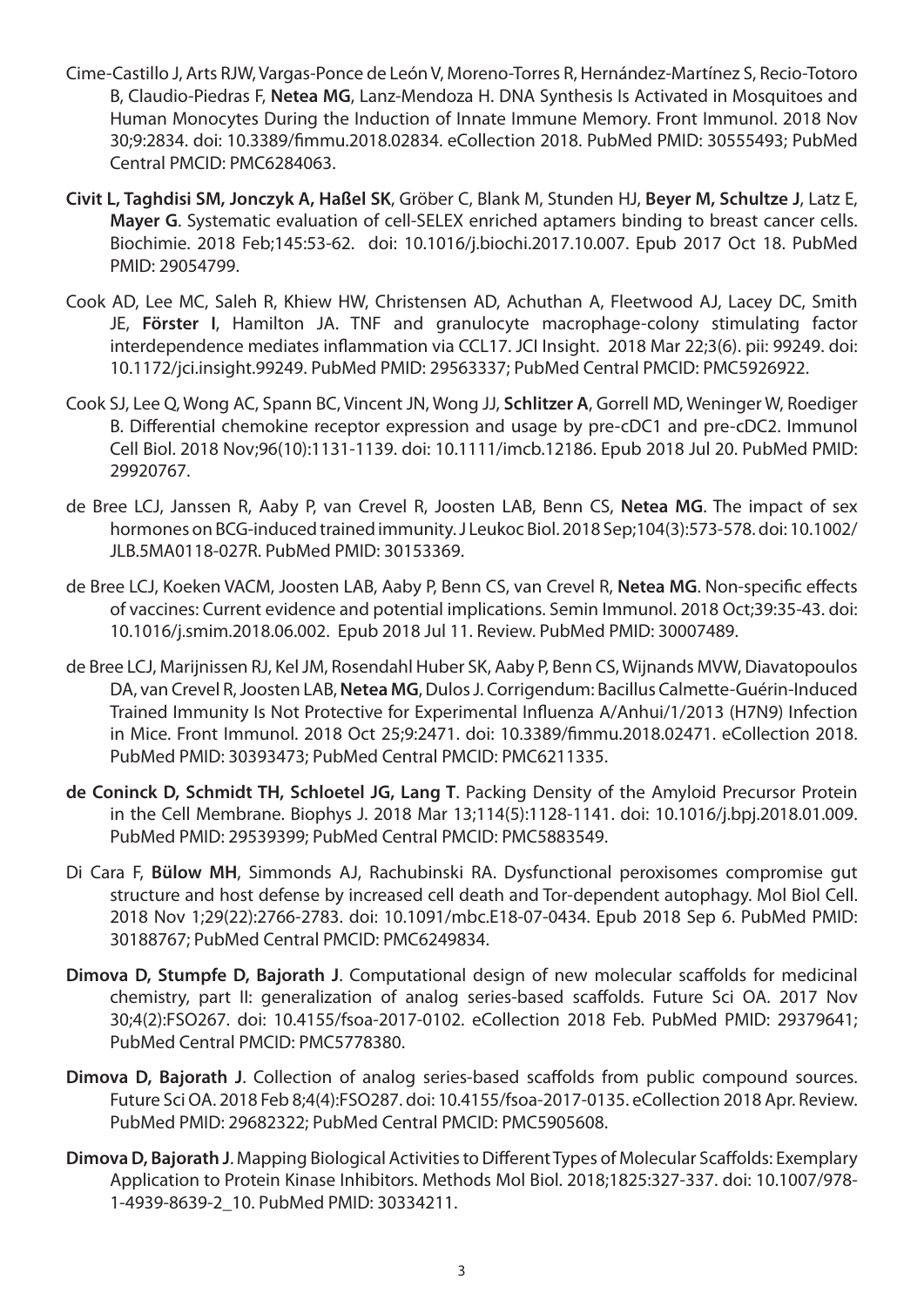- Doebbeler M, Koenig C, Krzyzak L, Seitz C, Wild A, **Ulas T, Baßler K, Kopelyanskiy D**, Butterhof A, Kuhnt C, Kreiser S, Stich L, Zinser E, Knippertz I, Wirtz S, Riegel C, Hoffmann P, Edinger M, Nitschke L, Winkler T, **Schultze JL**, Steinkasserer A, Lechmann M. CD83 expression is essential for Treg cell differentiation and stability. JCI Insight. 2018 Jun 7;3(11). pii: 99712. doi: 10.1172/jci.insight.99712. eCollection 2018 Jun 7. PubMed PMID: 29875316; PubMed Central PMCID: PMC6124443.
- Domenyuk V, Gatalica Z, Santhanam R, Wei X, Stark A, Kennedy P, Toussaint B, Levenberg S, Wang J, Xiao N, Greil R, Rinnerthaler G, Gampenrieder SP, Heimberger AB, Berry DA, Barker A, Quackenbush J, Marshall JL, Poste G, Vacirca JL, Vidal GA, Schwartzberg LS, Halbert DD, Voss A, Magee D, Miglarese MR, **Famulok M, Mayer G**, Spetzler D. Poly-ligand profiling differentiates trastuzumab-treated breast cancer patients according to their outcomes. Nat Commun. 2018 Mar 23;9(1):1219. doi: 10.1038/s41467-018-03631-z. PubMed PMID: 29572535; PubMed Central PMCID: PMC5865185.
- Dominguez-Andres J, Netea MG. Long-term reprogramming of the innate immune system. J Leukoc Biol. 2019 Feb;105(2):329-338. doi: 10.1002/JLB.MR0318-104R. Epub 2018 Jul 12. Review. PubMed PMID: 29999546.
- Domínguez-Andrés J, Joosten LA, **Netea MG**. Induction of innate immune memory: the role of cellular metabolism. Curr Opin Immunol. 2019 Feb;56:10-16. doi: 10.1016/j.coi.2018.09.001. Epub 2018 Sep 19. Review. PubMed PMID: 30240964.
- **Domnick C**, Hagelueken G, **Eggert F**, Schiemann O, **Kath-Schorr S**. Posttranscriptional spin labeling of RNA by tetrazine-based cycloaddition. Org Biomol Chem. 2018 Dec 6. doi: 10.1039/c8ob02597e. [Epub ahead of print] PMID: 30520916
- Drabik A, Ner-Kluza J, Mielczarek P, **Civit L, Mayer G**, Silberring J. Advances in the Study of Aptamer-Protein Target Identification Using the Chromatographic Approach. J Proteome Res. 2018 Jun 1;17(6):2174-2181. doi: 10.1021/acs.jproteome.8b00122. Epub 2018 May 4. PubMed PMID: 29703078.
- Dreyer I, Spitz O, Kanonenberg K, Montag K, Handrich MR, Ahmad S, Schott-Verdugo S, Navarro-Retamal C, Rubio-Meléndez ME, Gomez-Porras JL, Riedelsberger J, Molina-Montenegro MA, **Succurro A**, Zuccaro A, Gould SB, Bauer P, Schmitt L, Gohlke H. Nutrient exchange in arbuscular mycorrhizal symbiosis from a thermodynamic point of view. New Phytol. 2018 Dec 18. doi: 10.1111/nph.15646. [Epub ahead of print] PMID: 30565261
- **Embgenbroich M, Burgdorf S**. Current Concepts of Antigen Cross-Presentation. Front Immunol. 2018 Jul 16;9:1643. doi: 10.3389/fimmu.2018.01643. eCollection 2018. Review. PubMed PMID: 30061897; PubMed Central PMCID: PMC6054923.
- **Florin L, Lang T**. Tetraspanin Assemblies in Virus Infection. Front Immunol. 2018 May 25;9:1140. doi: 10.3389/fimmu.2018.01140. eCollection 2018. Review. PMID: 29887866
- Friedrich MJ, Schmolders J, Rommelspacher Y, Strauss A, Rühl H, **Mayer G**, Oldenburg J, Wirtz DC, Müller J, Pötzsch B. Activity Pattern Analysis Indicates Increased but Balanced Systemic Coagulation Activity in Response to Surgical Trauma. TH Open. 2018 Oct 1;2(4):e350-e356. doi: 10.1055/s-0038- 1673390. eCollection 2018 Oct. PubMed PMID: 31249960; PubMed Central PMCID: PMC6524900.
- **Fülle L, Offermann N**, Hansen JN, Breithausen B, **Erazo AB, Schanz O, Radau L, Gondorf F, Knöpper K**, Alferink J, Abdullah Z, Neumann H, **Weighardt H**, Henneberger C, Halle A, **Förster I**. CCL17 exerts a neuroimmune modulatory function and is expressed in hippocampal neurons. Glia. 2018 Oct;66(10):2246-2261. doi: 10.1002/glia.23507. Epub 2018 Sep 12. PubMed PMID: 30277599.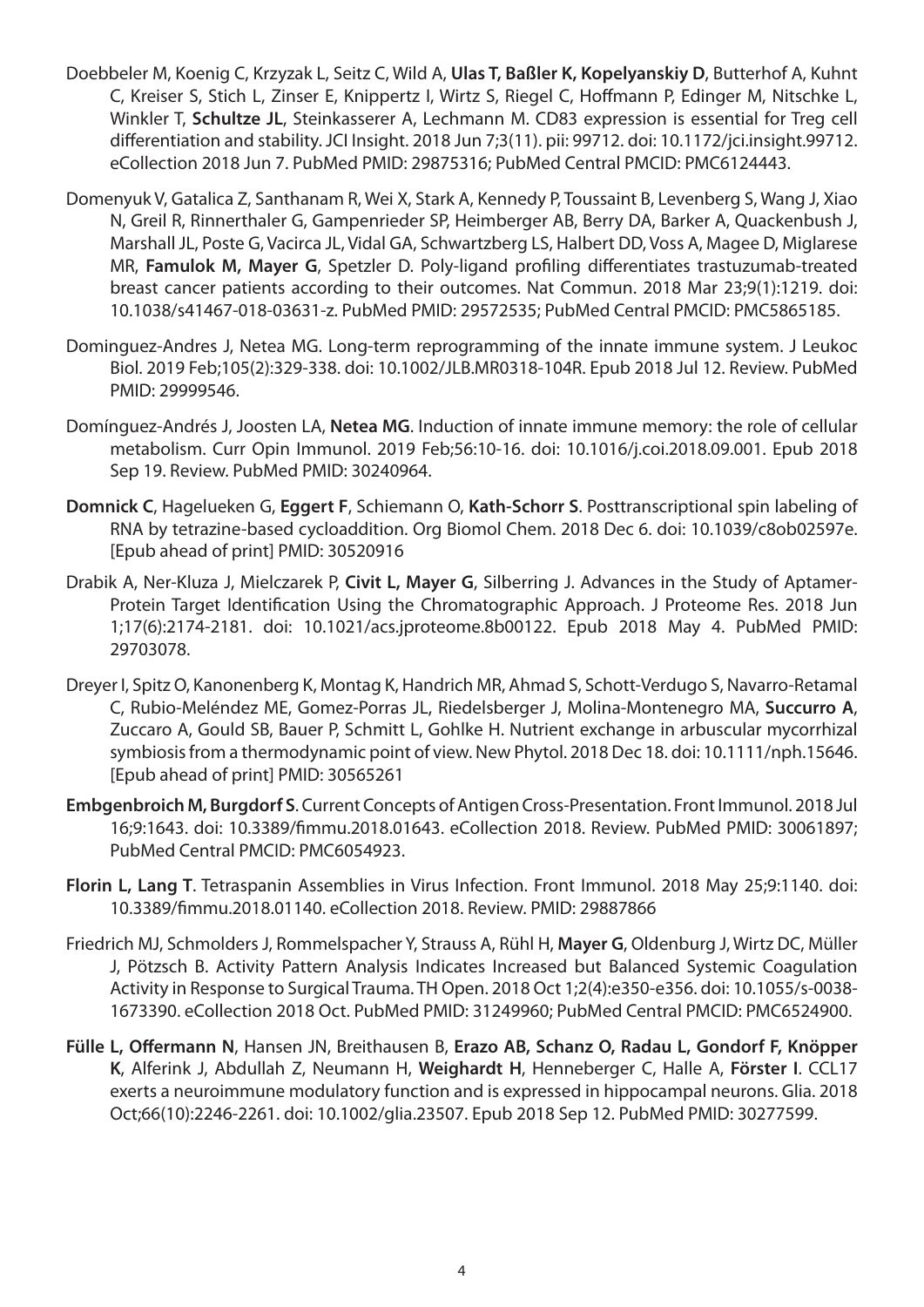- **Fülle L, Steiner N, Funke M, Gondorf F, Pfeiffer F, Siegl J, Opitz FV, Haßel SK, Erazo AB, Schanz O**, Stunden HJ, Blank M, Gröber C, **Händler K, Beyer M, Weighardt H**, Latz E, **Schultze JL, Mayer G**, Förster I. RNA Aptamers Recognizing Murine CCL17 Inhibit T Cell Chemotaxis and Reduce Contact Hypersensitivity In Vivo. Mol Ther. 2018 Jan 3;26(1):95-104. doi: 10.1016/j.ymthe.2017.10.005. Epub 2017 Oct 13. PubMed PMID: 29103909; PubMed Central PMCID: PMC5763148.
- **Gilberg E, Stumpfe D, Bajorath J**. X-ray-Structure-Based Identification of Compounds with Activity against Targets from Different Families and Generation of Templates for Multitarget Ligand Design. ACS Omega. 2018 Jan 31;3(1):106-111. doi: 10.1021/acsomega.7b01849. Epub 2018 Jan 5. PubMed PMID: 30023769; PubMed Central PMCID: PMC6045467.
- **Gilberg E**, Gütschow M, **Bajorath J**. X-ray Structures of Target-Ligand Complexes Containing Compounds with Assay Interference Potential. J Med Chem. 2018 Feb 8;61(3):1276-1284. doi: 10.1021/acs. jmedchem.7b01780. Epub 2018 Jan 24. PubMed PMID: 29328660.
- Gourbal B, Pinaud S, Beckers GJM, Van Der Meer JWM, Conrath U, **Netea MG**. Innate immune memory: An evolutionary perspective. Immunol Rev. 2018 May;283(1):21-40. doi: 10.1111/imr.12647. Review. PubMed PMID: 29664574.
- Groh L, **Netea MG**, Riksen NP, Keating ST. Getting to the marrow of trained immunity. Epigenomics. 2018 Sep;10(9):1151-1154. doi: 10.2217/epi-2018-0098. PubMed PMID: 30238777.
- Groh L, Keating ST, Joosten LAB, **Netea MG**, Riksen NP. Monocyte and macrophage immunometabolism in atherosclerosis. Semin Immunopathol. 2018 Feb;40(2):203-214. doi: 10.1007/s00281-017-0656- 7. Epub 2017 Oct 2. Review. PubMed PMID: 28971272; PubMed Central PMCID: PMC5809534.
- Gulei D, Irimie AI, Cojocneanu-Petric R, **Schultze JL**, Berindan-Neagoe I. Exosomes-Small Players, Big Sound. Bioconjug Chem. 2018 Mar 21;29(3):635-648. doi: 10.1021/acs.bioconjchem.8b00003. Epub 2018 Feb 9. Review. PubMed PMID: 29369619.
- **Haydell MW, Centola M, Adam V, Valero J, Famulok M**. Temporal and Reversible Control of a DNAzyme by Orthogonal Photoswitching. J Am Chem Soc. 2018 Dec 12;140(49):16868-16872. doi: 10.1021/ jacs.8b08738. Epub 2018 Nov 26. PubMed PMID: 30444607.
- **Hu Y, Bajorath J**. SAR Matrix Method for Large-Scale Analysis of Compound Structure-Activity Relationships and Exploration of Multitarget Activity Spaces. Methods Mol Biol. 2018;1825:339- 352. doi: 10.1007/978-1-4939-8639-2\_11. PubMed PMID: 30334212.
- Ilardo MA, Moltke I, Korneliussen TS, Cheng J, Stern AJ, Racimo F, de Barros Damgaard P, Sikora M, Seguin-Orlando A, Rasmussen S, van den Munckhof ICL, Ter Horst R, Joosten LAB, **Netea MG**, Salingkat S, Nielsen R, Willerslev E. Physiological and Genetic Adaptations to Diving in Sea Nomads. Cell. 2018 Apr 19;173(3):569-580.e15. doi: 10.1016/j.cell.2018.03.054. PubMed PMID: 29677510.
- Iqbal J, Abbasi MSA, Zaib S, Afridi S, **Furtmann N, Bajorath J**, Langer P. Identification of New Chromenone Derivatives as Cholinesterase Inhibitors and Molecular Docking Studies. Med Chem. 2018;14(8):809- 817. doi: 10.2174/1573406414666180222091833. PubMed PMID: 29473519.
- **Jasial S**, Gilberg E, Blaschke T, **Bajorath J**. Machine Learning Distinguishes with High Accuracy between Pan-Assay Interference Compounds That Are Promiscuous or Represent Dark Chemical Matter. J Med Chem. 2018 Nov 21;61(22):10255-10264. doi: 10.1021/acs.jmedchem.8b01404. Epub 2018 Nov 13. PubMed PMID: 30422657.
- Joosten LAB, **Netea MG**. Intracellular Alarmins: Hidden dangers signals crucial for cancer, host defense and inflammatory processes. Semin Immunol. 2018 Aug;38:1-2. doi: 10.1016/j.smim.2018.10.007. Epub 2018 Oct 26. PubMed PMID: 30554607.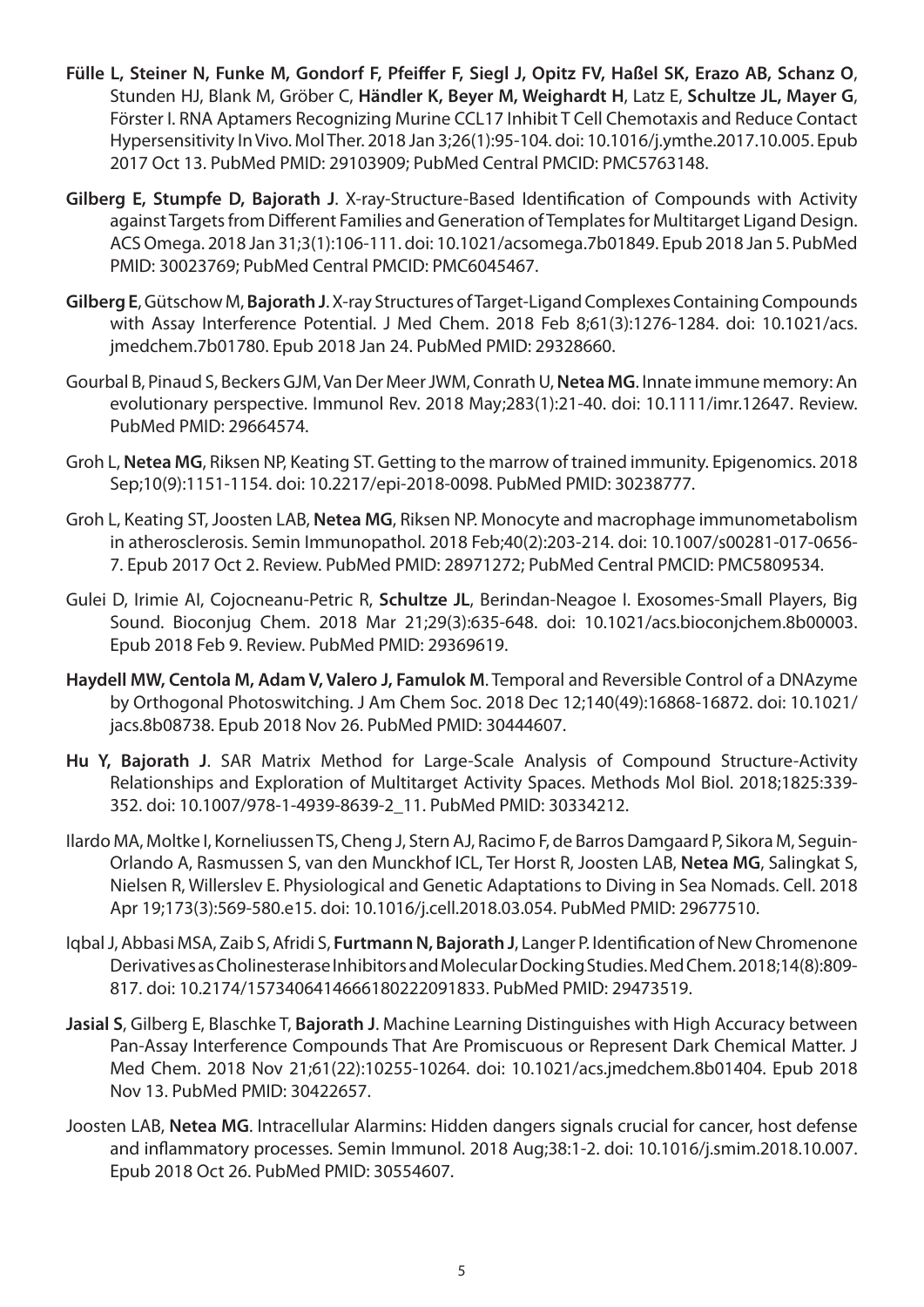- Kabrani E, Chu VT, Tasouri E, Sommermann T, **Baßler K, Ulas T**, Zenz T, Bullinger L, **Schultze JL**, Rajewsky K, Sander S. Nuclear FOXO1 promotes lymphomagenesis in germinal center B cells. Blood. 2018 Dec 20;132(25):2670-2683. doi: 10.1182/blood-2018-06-856203. Epub 2018 Oct 17. PubMed PMID: 30333121.
- **Kapellos TS, Bassler K, Aschenbrenner AC, Fujii W, Schultze JL**. Dysregulated Functions of Lung Macrophage Populations in COPD. J Immunol Res. 2018 Feb 18;2018:2349045. doi: 10.1155/2018/2349045. eCollection 2018. Review. PubMed PMID: 29670919; PubMed Central PMCID: PMC5835245.
- **Kerzhner M**, Matsuoka H, Wuebben C, **Famulok M**, Schiemann O. High-Yield Spin Labeling of Long RNAs for Electron Paramagnetic Resonance Spectroscopy. Biochemistry. 2018 May 22;57(20):2923-2931. doi: 10.1021/acs.biochem.8b00040. Epub 2018 May 10. PMID: 29715006
- Koeken VACM, van Crevel R, **Netea MG**. T Cell Metabolism Has Evolved to Tolerate Tuberculosis. Cell Metab. 2018 Sep 4;28(3):332-333. doi: 10.1016/j.cmet.2018.08.015. PubMed PMID: 30184482.
- **Kunimoto R, Bajorath J**. Design of a tripartite network for the prediction of drug targets. J Comput Aided Mol Des. 2018 Feb;32(2):321-330. doi: 10.1007/s10822-018-0098-x. Epub 2018 Jan 16. PubMed PMID: 29340865.
- **Kunimoto R, Bajorath J**. Combining Similarity Searching and Network Analysis for the Identification of Active Compounds. ACS Omega. 2018 Apr 30;3(4):3768-3777. doi: 10.1021/acsomega.8b00344. Epub 2018 Apr 3. PubMed PMID: 30023879; PubMed Central PMCID: PMC6044633.
- Kurstjens S, de Baaij JHF, Overmars-Bos C, van den Munckhof ICL, Garzero V, de Vries MA, Burggraaf B, van Diepen JA, Riksen NP, Rutten JHW, **Netea MG**, Castro Cabezas M, Bindels RJM, Ashcroft FM, Tack CJJ, Hoenderop JGJ. Increased NEFA levels reduce blood Mg(2+) in hypertriacylglycerolaemic states via direct binding of NEFA to Mg(2). Diabetologia. 2019 Feb;62(2):311-321. doi: 10.1007/s00125- 018-4771-3. Epub 2018 Nov 13. PubMed PMID: 30426168; PubMed Central PMCID: PMC6323097.
- Lachmandas E, Thiem K, van den Heuvel C, Hijmans A, de Galan BE, Tack CJ, **Netea MG**, van Crevel R, van Diepen JA. Patients with type 1 diabetes mellitus have impaired IL-1β production in response to Mycobacterium tuberculosis. Eur J Clin Microbiol Infect Dis. 2018 Feb;37(2):371-380. doi: 10.1007/ s10096-017-3145-y. Epub 2017 Nov 30. PubMed PMID: 29189980; PubMed Central PMCID: PMC5780542.
- Lee MC, Saleh R, Achuthan A, Fleetwood AJ, **Förster I**, Hamilton JA, Cook AD. CCL17 blockade as a therapy for osteoarthritis pain and disease. Arthritis Res Ther. 2018 Apr 5;20(1):62. doi: 10.1186/ s13075-018-1560-9. PubMed PMID: 29622035; PubMed Central PMCID: PMC5887260.
- Leentjens J, Bekkering S, Joosten LAB, **Netea MG**, Burgner DP, Riksen NP. Trained Innate Immunity as a Novel Mechanism Linking Infection and the Development of Atherosclerosis. Circ Res. 2018 Mar 2;122(5):664-669. doi: 10.1161/CIRCRESAHA.117.312465. Epub 2018 Jan 24. Review. PubMed PMID: 29367213.
- Liebmann M, Hucke S, Koch K, Eschborn M, Ghelman J, Chasan AI, Glander S, Schädlich M, Kuhlencord M, Daber NM, Eveslage M, **Beyer M**, Dietrich M, Albrecht P, Stoll M, Busch KB, Wiendl H, Roth J, Kuhlmann T, Klotz L. Nur77 serves as a molecular brake of the metabolic switch during T cell activation to restrict autoimmunity. Proc Natl Acad Sci U S A. 2018 Aug 21;115(34):E8017-E8026. doi: 10.1073/pnas.1721049115. Epub 2018 Aug 2. PubMed PMID: 30072431; PubMed Central PMCID: PMC6112725.
- **Mass E**. Delineating the origins, developmental programs and homeostatic functions of tissue-resident macrophages. Int Immunol. 2018 Oct 29;30(11):493-501. doi: 10.1093/intimm/dxy044. PubMed PMID: 29986024.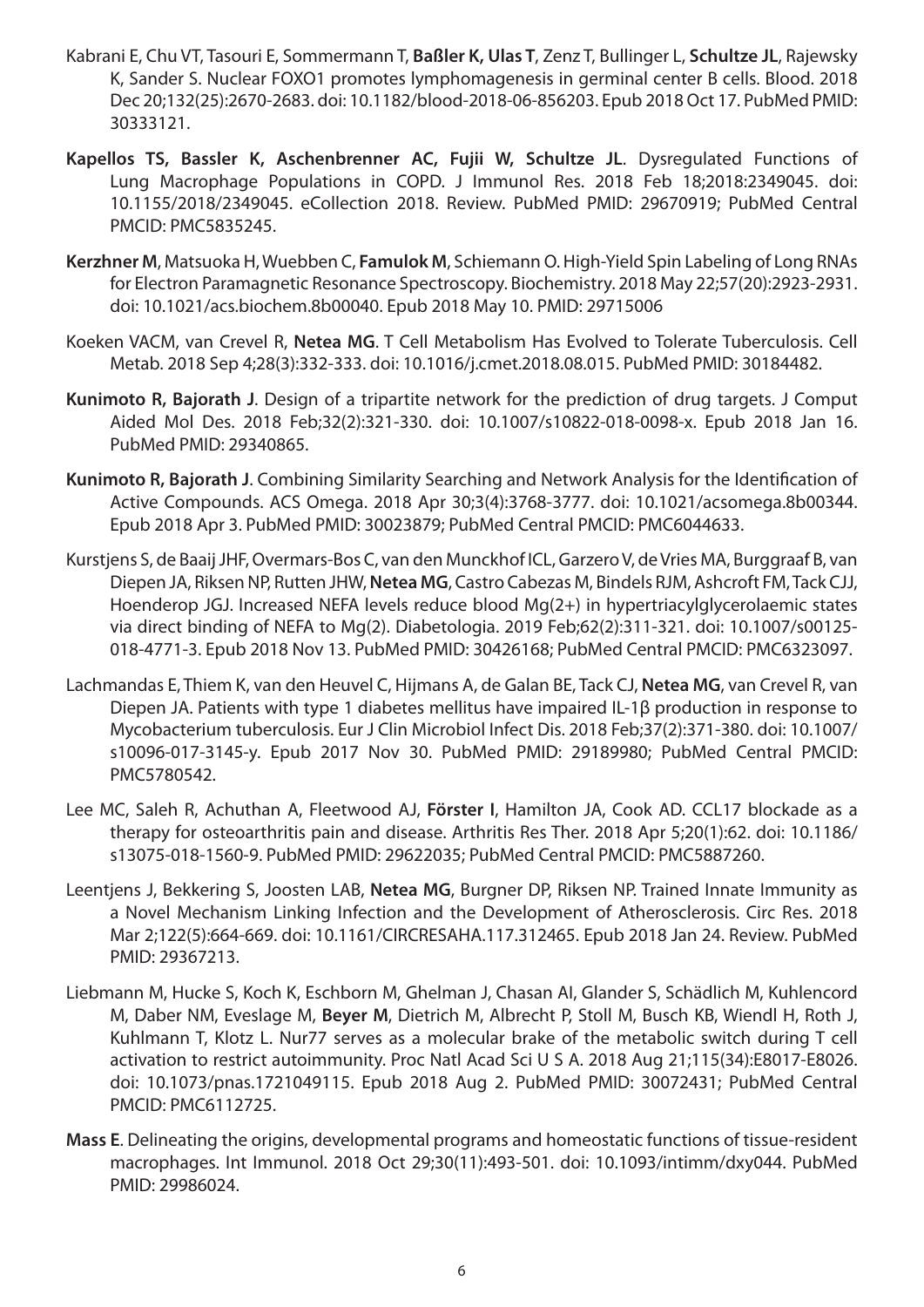- **Miljković F, Bajorath J**. Data-Driven Exploration of Selectivity and Off-Target Activities of Designated Chemical Probes. Molecules. 2018 Sep 23;23(10). pii: E2434. doi: 10.3390/molecules23102434. PubMed PMID: 30249057; PubMed Central PMCID: PMC6222907.
- **Miljković F, Bajorath J**. Reconciling Selectivity Trends from a Comprehensive Kinase Inhibitor Profiling Campaign with Known Activity Data. ACS Omega. 2018 Mar 31;3(3):3113-3119. doi: 10.1021/ acsomega.8b00243. Epub 2018 Mar 14. PubMed PMID: 30023860; PubMed Central PMCID: PMC6045376.
- **Miljković F, Bajorath J**. Exploring Selectivity of Multikinase Inhibitors across the Human Kinome. ACS Omega. 2018 Jan 31;3(1):1147-1153. doi: 10.1021/acsomega.7b01960. Epub 2018 Jan 26. PubMed PMID: 30221217; PubMed Central PMCID: PMC6130781.
- **Miroschnikow A, Schlegel P, Schoofs A, Hueckesfeld S**, Li F, Schneider-Mizell CM, Fetter RD, Truman JW, Cardona A, **Pankratz MJ**. Convergence of monosynaptic and polysynaptic sensory paths onto common motor outputs in a Drosophila feeding connectome. Elife. 2018 Dec 11;7. pii: e40247. doi: 10.7554/eLife.40247. PubMed PMID: 30526854; PubMed Central PMCID: PMC6289573.
- Mitroulis I, Ruppova K, Wang B, Chen LS, Grzybek M, Grinenko T, Eugster A, Troullinaki M, Palladini A, Kourtzelis I, Chatzigeorgiou A, **Schlitzer A, Beyer M**, Joosten LAB, Isermann B, Lesche M, Petzold A, Simons K, Henry I, Dahl A, **Schultze JL**, Wielockx B, Zamboni N, Mirtschink P, Coskun Ü, Hajishengallis G, **Netea MG**, Chavakis T. Modulation of Myelopoiesis Progenitors Is an Integral Component of Trained Immunity. Cell. 2018 Jan 11;172(1-2):147-161.e12. doi: 10.1016/j.cell.2017.11.034. PubMed PMID: 29328910; PubMed Central PMCID: PMC5766828.
- **Miyao T, Bajorath J**. Exploring ensembles of bioactive or virtual analogs of X-ray ligands for shape similarity searching. J Comput Aided Mol Des. 2018 Jul;32(7):759-767. doi: 10.1007/s10822-018- 0128-8. Epub 2018 Jul 2. PubMed PMID: 29968097.
- Moorlag SJCFM, Röring RJ, Joosten LAB, **Netea MG**. The role of the interleukin-1 family in trained immunity. Immunol Rev. 2018 Jan;281(1):28-39. doi: 10.1111/imr.12617. Review. PubMed PMID: 29248003.
- Mourits VP, Wijkmans JC, Joosten LA, **Netea MG**. Trained immunity as a novel therapeutic strategy. Curr Opin Pharmacol. 2018 Aug;41:52-58. doi: 10.1016/j.coph.2018.04.007. Epub 2018 Apr 24. Review. PubMed PMID: 29702467.
- Nakamura K, Kassem S, Cleynen A, Chrétien ML, Guillerey C, Putz EM, Bald T, **Förster I**, Vuckovic S, Hill GR, Masters SL, Chesi M, Bergsagel PL, Avet-Loiseau H, Martinet L, Smyth MJ. Dysregulated IL-18 Is a Key Driver of Immunosuppression and a Possible Therapeutic Target in the Multiple Myeloma Microenvironment. Cancer Cell. 2018 Apr 9;33(4):634-648.e5. doi: 10.1016/j.ccell.2018.02.007. PubMed PMID: 29551594.
- **Netea MG**, Joosten LAB. Trained Immunity and Local Innate Immune Memory in the Lung. Cell. 2018 Nov 29;175(6):1463-1465. doi: 10.1016/j.cell.2018.11.007. PubMed PMID: 30500533.
- Netea-Maier RT, Smit JWA, **Netea MG**. Metabolic changes in tumor cells and tumor-associated macrophages: A mutual relationship. Cancer Lett. 2018 Jan 28;413:102-109. doi: 10.1016/j. canlet.2017.10.037. Epub 2017 Oct 27. Review. PubMed PMID: 29111350.
- Noz MP, Ter Telgte A, Wiegertjes K, Joosten LAB, **Netea MG**, de Leeuw FE, Riksen NP. Trained Immunity Characteristics Are Associated With Progressive Cerebral Small Vessel Disease. Stroke. 2018 Dec;49(12):2910-2917. doi: 10.1161/STROKEAHA.118.023192. PubMed PMID: 30571420.
- Otto N, Marelja Z, **Schoofs A**, Kranenburg H, Bittern J, Yildirim K, Berh D, Bethke M, Thomas S, Rode S, Risse B, Jiang X, **Pankratz M**, Leimkühler S, Klämbt C. The sulfite oxidase Shopper controls neuronal activity by regulating glutamate homeostasis in Drosophila ensheathing glia. Nat Commun. 2018 Aug 29;9(1):3514. doi: 10.1038/s41467-018-05645-z. PubMed PMID: 30158546; PubMed Central PMCID: PMC6115356.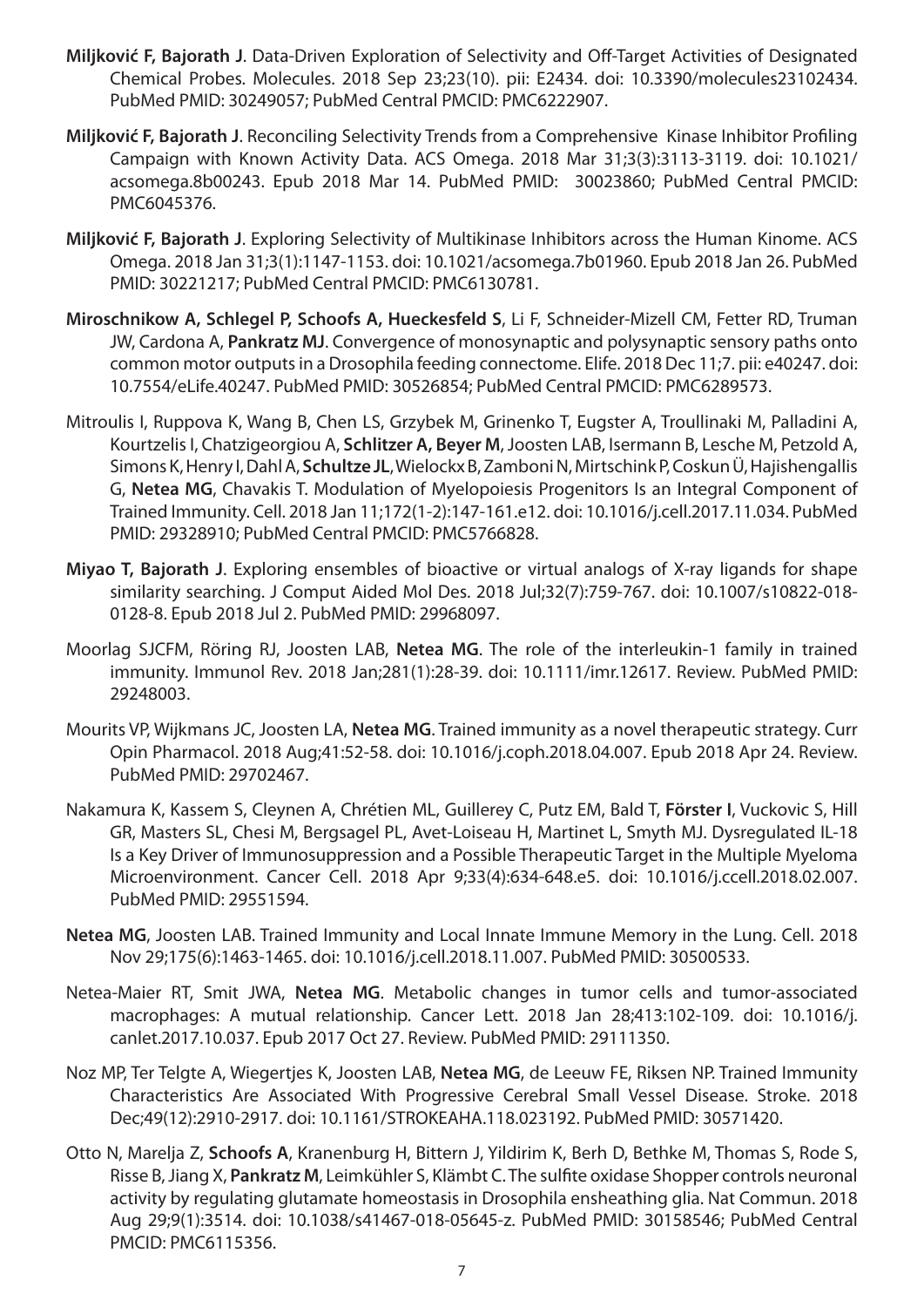- Pan WH, Sommer F, Falk-Paulsen M, **Ulas T**, Best P, Fazio A, Kachroo P, Luzius A, Jentzsch M, Rehman A, Müller F, Lengauer T, Walter J, Künzel S, Baines JF, Schreiber S, Franke A, **Schultze JL**, Bäckhed F, Rosenstiel P. Exposure to the gut microbiota drives distinct methylome and transcriptome changes in intestinal epithelial cells during postnatal development. Genome Med. 2018 Apr 13;10(1):27. doi: 10.1186/s13073-018-0534-5. PubMed PMID: 29653584; PubMed Central PMCID: PMC5899322.
- Patzelt T, Keppler SJ, Gorka O, Thoene S, Wartewig T, Reth M, **Förster I**, Lang R, Buchner M, Ruland J. Foxp1 controls mature B cell survival and the development of follicular and B-1 B cells. Proc Natl Acad Sci U S A. 2018 Mar 20;115(12):3120-3125. doi: 10.1073/pnas.1711335115. Epub 2018 Mar 5. PubMed PMID: 29507226; PubMed Central PMCID: PMC5866538.
- Pereira RL, Nascimento IC, Santos AP, Ogusuku IEY, Lameu C, **Mayer G**, Ulrich H. Aptamers: novelty tools for cancer biology. Oncotarget. 2018 Jun 1;9(42):26934-26953. doi: 10.18632/oncotarget.25260. eCollection 2018 Jun 1. Review. PubMed PMID: 29928493; PubMed Central PMCID: PMC6003562.
- **Pfeiffer F, Tolle F, Rosenthal M, Brändle GM, Ewers J, Mayer G**. Identification and characterization of nucleobase-modified aptamers by click-SELEX. Nat Protoc. 2018 May;13(5):1153-1180. doi: 10.1038/nprot.2018.023. Epub 2018 Apr 26. PubMed PMID: 29700486.
- **Pfeiffer F**, Gröber C, Blank M, **Händler K, Beyer M, Schultze JL, Mayer G**. Systematic evaluation of error rates and causes in short samples in next-generation sequencing. Sci Rep. 2018 Jul 19;8(1):10950. doi: 10.1038/s41598-018-29325-6. PubMed PMID: 30026539; PubMed Central PMCID: PMC6053417.
- Pinzi L, **Anighoro A, Bajorath J**, Rastelli G. Identification of 4-aryl-1H-pyrrole[2,3-b]pyridine derivatives for the development of new B-Raf inhibitors. Chem Biol Drug Des. 2018 Jul;92(1):1382-1386. doi: 10.1111/cbdd.13185. Epub 2018 Mar 8. PubMed PMID: 29469983.
- Poppelreuther M, Sander S, Minden F, Dietz MS, Exner T, Du C, Zhang I, Ehehalt F, Knüppel L, Domschke S, Badenhop A, Staudacher S, Ehehalt R, Stremmel W, **Thiele C**, Heilemann M, Füllekrug J. The metabolic capacity of lipid droplet localized acyl-CoA synthetase 3 is not sufficient to support local triglyceride synthesis independent of the endoplasmic reticulum in A431 cells. Biochim Biophys Acta Mol Cell Biol Lipids. 2018 Jun;1863(6):614-624. doi: 10.1016/j.bbalip.2018.03.003. Epub 2018 Mar 9. PubMed PMID: 29526665.
- Press E, Alaga KC, Barr K, Shao Q, **Bosen F, Willecke K**, Laird DW. Correction to: Disease-linked connexin26 S17F promotes volar skin abnormalities and mild wound healing defects in mice. Cell Death Dis. 2018 May 24;9(6):630. doi: 10.1038/s41419-018-0639-1. PubMed PMID: 29795380; PubMed Central PMCID: PMC5967317.
- **Prusty DK, Adam V**, Zadegan RM, Irsen S, **Famulok M**. Supramolecular aptamer nano-constructs for receptor-mediated targeting and light-triggered release of chemotherapeutics into cancer cells. Nat Commun. 2018 Feb 7;9(1):535. doi: 10.1038/s41467-018-02929-2. PubMed PMID: 29416033; PubMed Central PMCID: PMC5803212.
- Rakers C, Schleif M, Blank N, Matušková H, **Ulas T, Händler K, Torres SV**, Schumacher T, Tai K, **Schultze JL**, Jackson WS, Petzold GC. Stroke target identification guided by astrocyte transcriptome analysis. Glia. 2019 Apr;67(4):619-633. doi: 10.1002/glia.23544. Epub 2018 Dec 26. PubMed PMID:30585358.
- Ratter JM, Tack CJ, **Netea MG**, Stienstra R. Environmental Signals Influencing Myeloid Cell Metabolism and Function in Diabetes. Trends Endocrinol Metab. 2018 Jul;29(7):468-480. doi: 10.1016/j. tem.2018.04.008. Epub 2018 May 19. Review. PubMed PMID: 29789206.
- Ravussin A, Youm YH, **Sander J**, Ryu S, Nguyen K, Varela L, Shulman GI, Sidorov S, Horvath TL, **Schultze JL**, Dixit VD. Loss of Nucleobindin-2 Causes Insulin Resistance in Obesity without Impacting Satiety or Adiposity. Cell Rep. 2018 Jul 31;24(5):1085-1092.e6. doi: 10.1016/j.celrep.2018.06.112. PubMed PMID: 30067966; PubMed Central PMCID: PMC6223120.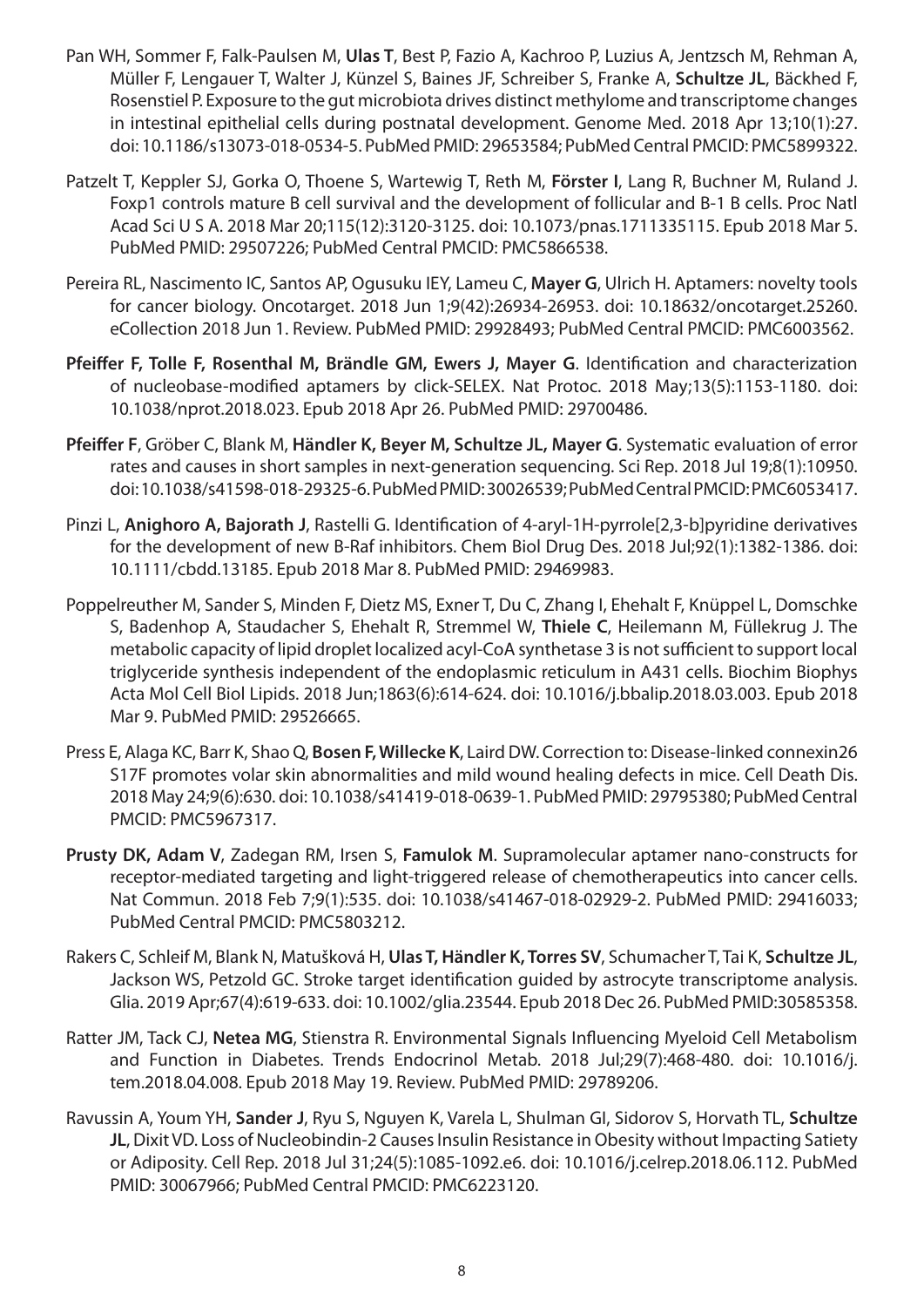- Riksen NP, **Netea MG**. Be aware, innate immune cells remember. Aging (Albany NY). 2018 Sep 12;10(9):2218-2219. doi: 10.18632/aging.101552. PubMed PMID: 30215600; PubMed Central PMCID: PMC6188483.
- **Rodríguez-Pérez R, Bajorath J**. Prediction of Compound Profiling Matrices, Part II: Relative Performance of Multitask Deep Learning and Random Forest Classification on the Basis of Varying Amounts of Training Data. ACS Omega. 2018 Sep 30;3(9):12033-12040. doi: 10.1021/acsomega.8b01682. Epub 2018 Sep 27. PubMed PMID: 30320286; PubMed Central PMCID: PMC6175492.
- **Rodríguez-Pérez R, Miyao T, Jasial S, Vogt M, Bajorath J**. Prediction of Compound Profiling Matrices Using Machine Learning. ACS Omega. 2018 Apr 30;3(4):4713-4723. doi: 10.1021/acsomega.8b00462. PubMed PMID: 30023899; PubMed Central PMCID: PMC6045364.
- Rösler B, Wang X, Keating ST, Joosten LAB, **Netea MG**, van de Veerdonk FL. HDAC inhibitors modulate innate immune responses to micro-organisms relevant to chronic mucocutaneous candidiasis. Clin Exp Immunol. 2018 Nov;194(2):205-219. doi: 10.1111/cei.13192. Epub 2018 Oct 1. PubMed PMID: 30069986; PubMed Central PMCID: PMC6194342.
- Saleh R, Lee MC, Khiew SH, Louis C, Fleetwood AJ, Achuthan A, **Förster I**, Cook AD, Hamilton JA. CSF-1 in Inflammatory and Arthritic Pain Development. J Immunol. 2018 Oct 1;201(7):2042-2053. doi: 10.4049/jimmunol.1800665. Epub 2018 Aug 17. PubMed PMID: 30120124.
- Sánchez-Ramón S, Conejero L, **Netea MG**, Sancho D, Palomares Ó, Subiza JL. Trained Immunity-Based Vaccines: A New Paradigm for the Development of Broad-Spectrum Anti-infectious Formulations. Front Immunol. 2018 Dec 17;9:2936. doi: 10.3389/fimmu.2018.02936. eCollection 2018. Review. PubMed PMID: 30619296; PubMed Central PMCID: PMC6304371.
- Sandhoff R, **Sandhoff K**. Emerging concepts of ganglioside metabolism. FEBS Lett. 2018 Dec;592(23): 3835-3864. doi: 10.1002/1873-3468.13114. Epub 2018 Jun 16. Review. PubMed PMID: 29802621.
- Sandhoff R, **Schulze H, Sandhoff K**. Ganglioside Metabolism in Health and Disease. Prog Mol Biol Transl Sci. 2018;156:1-62. doi: 10.1016/bs.pmbts.2018.01.002. Epub 2018 Mar 28. Review. PubMed PMID: 29747811.
- Schirmer M, Kumar V, **Netea MG**, Xavier RJ. The causes and consequences of variation in human cytokine production in health. Curr Opin Immunol. 2018 Oct;54:50-58. doi: 10.1016/j.coi.2018.05.012. Epub 2018 Jun 15. Review. PubMed PMID: 29913309.
- **Schlitzer A**, Zhang W, Song M, Ma X. Recent advances in understanding dendritic cell development, classification, and phenotype. F1000Res. 2018 Sep 26;7. pii: F1000 Faculty Rev-1558. doi: 10.12688/ f1000research.14793.1. eCollection 2018. Review. PubMed PMID: 30345015; PubMed Central PMCID: PMC6173131.
- Schmitz J, Gilberg E, Löser R, **Bajorath J**, Bartz U, Gütschow M. Cathepsin B: Active site mapping with peptidic substrates and inhibitors. Bioorg Med Chem. 2019 Jan 1;27(1):1-15. doi: 10.1016/j. bmc.2018.10.017. Epub 2018 Oct 19. Review. PubMed PMID: 30473362.
- **Schoofs A, Hückesfeld S, Pankratz MJ**. Serotonergic network in the subesophageal zone modulates the motor pattern for food intake in Drosophila. J Insect Physiol. 2018 Apr;106(Pt 1):36-46. doi: 10.1016/j.jinsphys.2017.07.007. Epub 2017 Jul 19. PubMed PMID: 28735009.
- **Schultze JL, Aschenbrenner AC**. Systems immunology allows a new view on human dendritic cells. Semin Cell Dev Biol. 2019 Feb;86:15-23. doi: 10.1016/j.semcdb.2018.02.017. Epub 2018 Feb 24. Review. PubMed PMID: 29448068.
- Schultze JL; SYSCID consortium, Rosenstiel P. Systems Medicine in Chronic Inflammatory Diseases. Immunity. 2018 Apr 17;48(4):608-613. doi: 10.1016/j.immuni.2018.03.022. PubMed PMID: 29669240.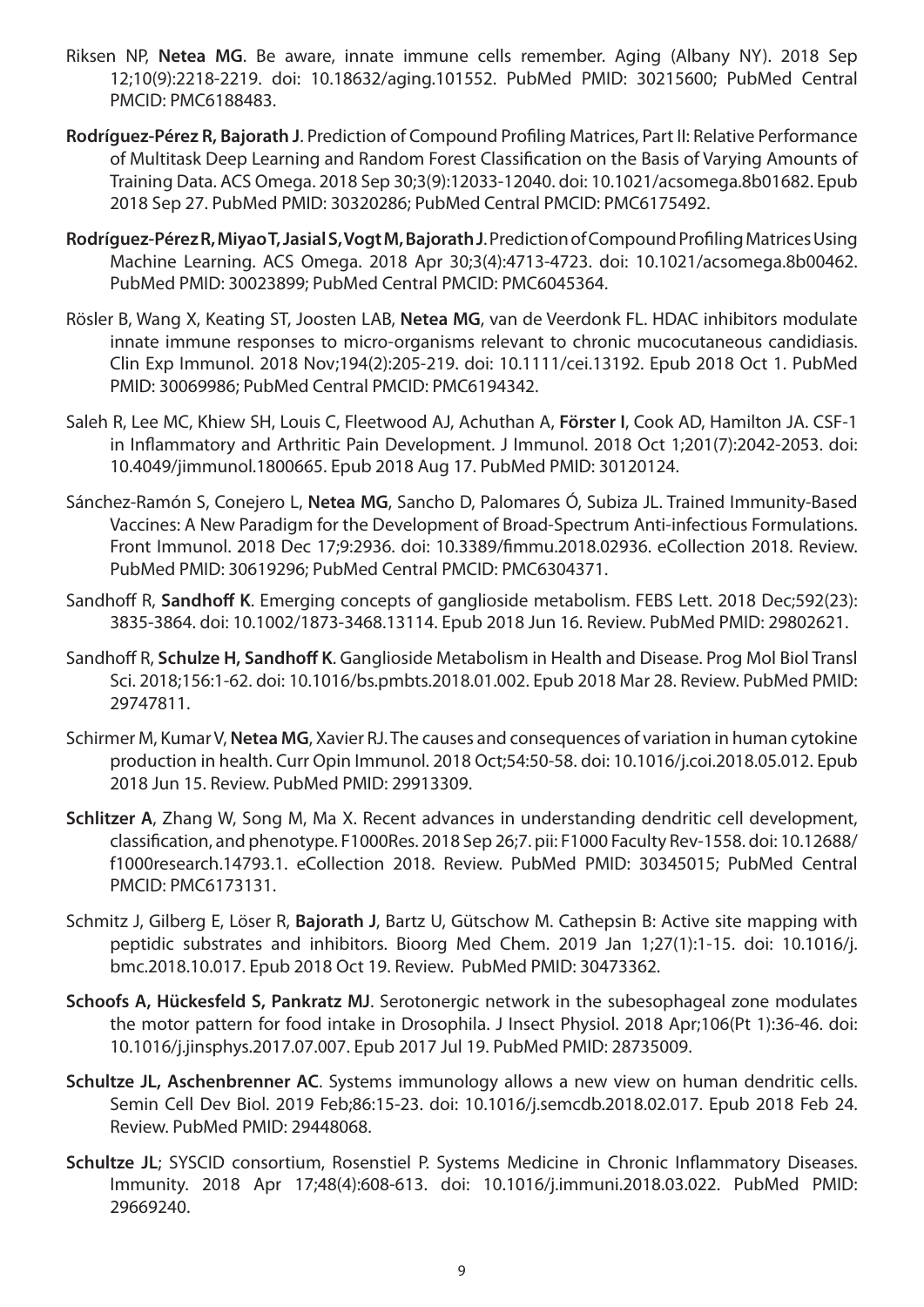- Schulz-Fincke AC, Tikhomirov AS, Braune A, Girbl T, **Gilberg E, Bajorath J**, Blaut M, Nourshargh S, Gütschow M. Design of an Activity-Based Probe for Human Neutrophil Elastase: Implementation of the Lossen Rearrangement To Induce Förster Resonance Energy Transfers. Biochemistry. 2018 Feb 6;57(5):742-752. doi: 10.1021/acs.biochem.7b00906. Epub 2018 Jan 16. PubMed PMID: 29286643.
- **Schwarzmann G**. Labeled gangliosides: their synthesis and use in biological studies. FEBS Lett. 2018 Dec;592(23):3992-4006. doi: 10.1002/1873-3468.13239. Epub 2018 Sep 20. Review. PubMed PMID: 30188569.
- **Schwarzmann G**. Synthesis of Photoactivatable and Paramagnetic Gangliosides. Methods Mol Biol. 2018;1804:357-381. doi: 10.1007/978-1-4939-8552-4\_17. PubMed PMID: 29926418.
- **Schwarzmann G**. Synthesis of Fluorescent Gangliosides. Methods Mol Biol. 2018;1804:323-356. doi: 10.1007/978-1-4939-8552-4\_16. PubMed PMID: 29926417.
- Segerer G, Engelmann D, Kaestner A, Trötzmüller M, Köfeler H, Stigloher C, **Thiele C**, Jeanclos E, Gohla A. A phosphoglycolate phosphatase/AUM-dependent link between triacylglycerol turnover and epidermal growth factor signaling. Biochim Biophys Acta Mol Cell Biol Lipids. 2018 Jun;1863(6):584- 594. doi: 10.1016/j.bbalip.2018.03.002. Epub 2018 Mar 7. PubMed PMID: 29524543.
- **Sellin J, Wingen C, Gosejacob D**, Senyilma**z D, Hänschke L, Büttner S**, Meyer K, Bano D, Nicotera P, Teleman AA, **Bülow MH**. Dietary rescue of lipotoxicity-induced mitochondrial damage in Peroxin19 mutants. PLoS Biol. 2018 Jun 19;16(6):e2004893. doi: 10.1371/journal.pbio.2004893. eCollection 2018 Jun. PubMed PMID: 29920513; PubMed Central PMCID: PMC6025876.
- **Sociale M, Wulf AL, Breiden B, Klee K, Thielisch M, Eckardt F, Sellin J, Bülow MH**, Löbbert S, Weinstock N, Voelzmann A, **Schultze J, Sandhoff K, Bauer R**. Ceramide Synthase Schlank Is a Transcriptional Regulator Adapting Gene Expression to Energy Requirements. Cell Rep. 2018 Jan 23;22(4):967- 978. doi: 10.1016/j.celrep.2017.12.090. Epub 2018 Jan 28. PubMed PMID: 29386138.
- Stein RG, Ebert S, Schlahsa L, **Scholz CJ**, Braun M, Hauck P, Horn E, Monoranu CM, Thiemann VJ, Wustrow MP, Häusler SF, Montalban Del Barrio I, Stueber TN, Wölfl M, Dietl J, Rosenwald A, Diessner JE, Wöckel A, Wischhusen J. Cognate Non-Lytic Interactions between CD8+ T cells and Breast Cancer Cells Induce Cancer Stem Cell-like Properties. Cancer Res. 2019 Jan 28. pii: canres.0387.2018. doi: 10.1158/0008-5472.CAN-18-0387. [Epub ahead of print] PMID: 30692216
- Stienstra R, **Netea MG**. Firing Up Glycolysis: BCG Vaccination Effects on Type 1 Diabetes Mellitus. Trends Endocrinol Metab. 2018 Dec;29(12):813-814. doi: 10.1016/j.tem.2018.10.001. Epub 2018 Oct 13. PubMed PMID: 30327169.
- Stremmel C, Schuchert R, Wagner F, Thaler R, Weinberger T, Pick R, **Mass E**, Ishikawa-Ankerhold HC, Margraf A, Hutter S, Vagnozzi R, Klapproth S, Frampton J, Yona S, Scheiermann C, Molkentin JD, Jeschke U, Moser M, Sperandio M, Massberg S, Geissmann F, Schulz C. Author Correction: Yolk sac macrophage progenitors traffic to the embryo during defined stages of development. Nat Commun. 2018 Sep 7;9(1):3699. doi: 10.1038/s41467-018-06065-9. PubMed PMID: 30194428; PubMed Central PMCID: PMC6128864.
- Ströh S, Puller C, Swirski S, Hölzel MB, van der Linde LIS, Segelken J, Schultz K, Block C, Monyer H, **Willecke K**, Weiler R, Greschner M, Janssen-Bienhold U, Dedek K. Eliminating Glutamatergic Input onto Horizontal Cells Changes the Dynamic Range and Receptive Field Organization of Mouse Retinal Ganglion Cells. J Neurosci. 2018 Feb 21;38(8):2015-2028. doi: 10.1523/JNEUROSCI.0141-17.2018. Epub 2018 Jan 19. PubMed PMID: 29352045.
- **Stumpfe D, Gilberg E, Bajorath J**. Series of screening compounds with high hit rates for the exploration of multi-target activities and assay interference. Future Sci OA. 2018 Jan 5;4(3):FSO279. doi: 10.4155/fsoa-2017-0137. eCollection 2018 Mar. PubMed PMID: 29568568; PubMed Central PMCID: PMC5861374.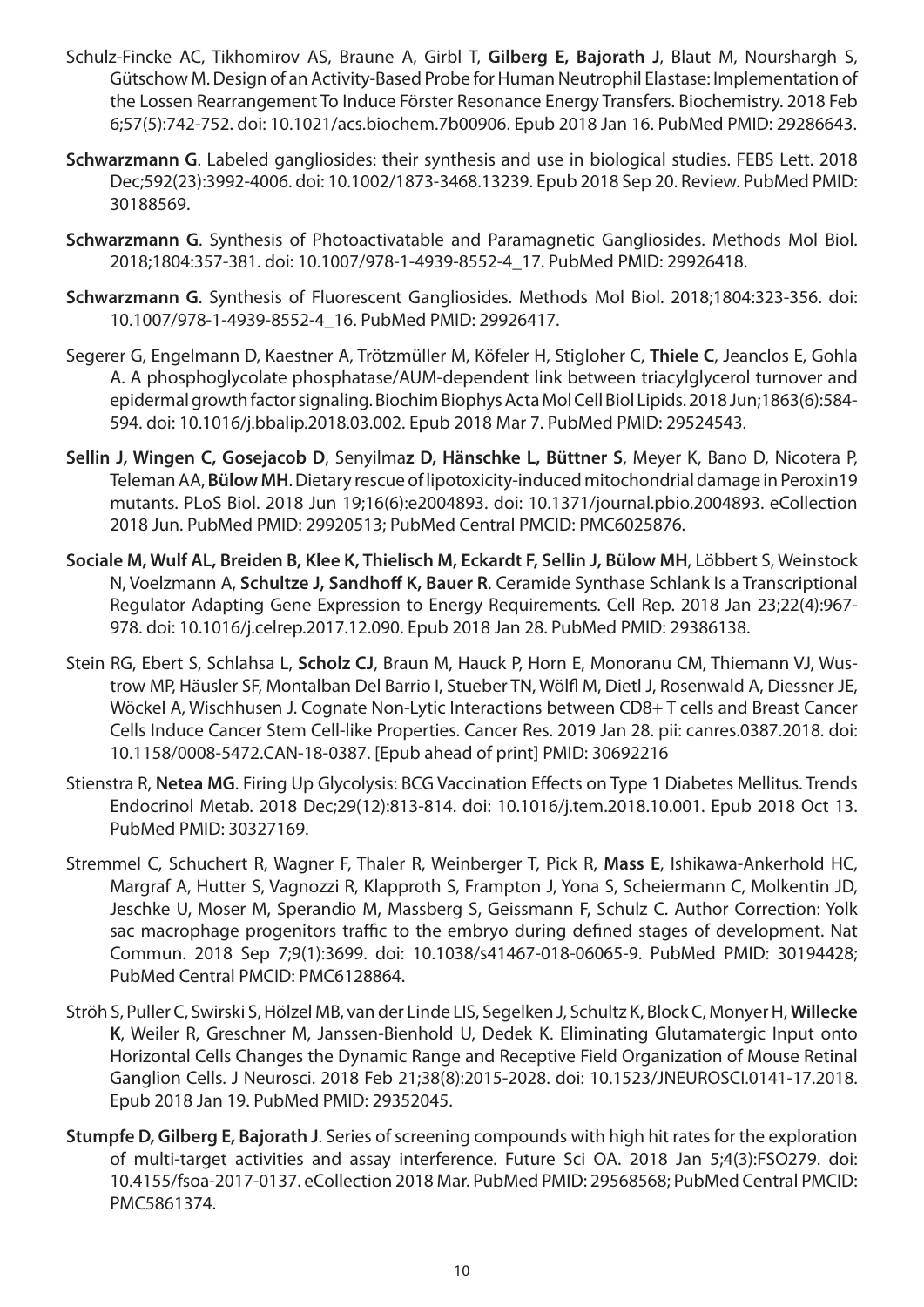- Sánchez-Ramón S, Conejero L, **Netea MG**, Sancho D, Palomares Ó, Subiza JL. Trained Immunity-Based Vaccines: A New Paradigm for the Development of Broad-Spectrum Anti-infectious Formulations. Front Immunol. 2018 Dec 17;9:2936. doi: 10.3389/fimmu.2018.02936. eCollection 2018. Review. PubMed PMID: 30619296; PubMed Central PMCID: PMC6304371.
- Thion MS, Low D, Silvin A, Chen J, Grisel P, **Schulte-Schrepping J**, Blecher R, **Ulas T**, Squarzoni P, Hoeffel G, Coulpier F, Siopi E, David FS, Scholz C, Shihui F, Lum J, Amoyo AA, Larbi A, Poidinger M, Buttgereit A, Lledo PM, Greter M, Chan JKY, Amit I, **Beyer M, Schultze JL, Schlitzer A**, Pettersson S, Ginhoux F, Garel S. Microbiome Influences Prenatal and Adult Microglia in a Sex-Specific Manner. Cell. 2018 Jan 25;172(3):500-516.e16. doi: 10.1016/j.cell.2017.11.042. Epub 2017 Dec 21. PubMed PMID: 29275859; PubMed Central PMCID: PMC5786503.
- Tiwarekar V, Wohlfahrt J, Fehrholz M, **Scholz CJ**, Kneitz S, Schneider-Schaulies J. APOBEC3G-regulated host factors interfere with measles virus replication: role of REDD1 and mTORC1 inhibition. J Virol. 2018 Jun 20. pii: JVI.00835-18. doi: 10.1128/JVI.00835-18. [Epub ahead of print] PubMed PMID: 29925665.
- **Tolksdorf F**, Mikulec J, Geers B, Endig J, Sprezyna P, Heukamp LC, Knolle PA, **Kolanus W**, Diehl L. The PDL1-inducible GTPase Arl4d controls T effector function by limiting IL-2 production. Sci Rep. 2018 Oct 31;8(1):16123. doi: 10.1038/s41598-018-34522-4. PubMed PMID: 30382149; PubMed Central PMCID: PMC6208435.
- Tripathi P, Sedimbi SK, Singh AK, Löfbom L, Issazadeh-Navikas S, Weiss S, **Förster I**, Karlsson MCI, Yrlid U, Kadri N, Cardell SL. Innate and adaptive stimulation of murine diverse NKT cells result in distinct cellular responses. Eur J Immunol. 2019 Mar;49(3):443-453. doi: 10.1002/eji.201847647. Epub 2018 Dec 3. PubMed PMID: 30427069; PubMed Central PMCID: PMC6587840.
- Tunjungputri RN, Li Y, de Groot PG, Dinarello CA, Smeekens SP, Jaeger M, Doppenberg-Oosting M, Cruijsen M, Lemmers H, Toenhake-Dijkstra H, Aguirre-Gamboa R, Kumar V, Wijmenga C, Joosten LAB, **Netea MG**, van der Ven A, de Mast Q. The Inter-Relationship of Platelets with Interleukin-1β-Mediated Inflammation in Humans. Thromb Haemost. 2018 Dec;118(12):2112-2125. doi: 10.1055/ s-0038-1675603. Epub 2018 Nov 19. PubMed PMID: 30453346.
- **Ulas T, Schultze JL, Beyer M**. Bioinformatic Assessment of Macrophage Activation by the Innate Immune System. Methods Mol Biol. 2018;1714:19-40. doi: 10.1007/978-1-4939-7519-8\_2. PubMed PMID: 29177853.
- **Valero J**, Pal N, Dhakal S, Walter NG, **Famulok M**. A bio-hybrid DNA rotor-stator nanoengine that moves along predefined tracks. Nat Nanotechnol. 2018 Jun;13(6):496-503. doi: 10.1038/s41565-018- 0109-z. Epub 2018 Apr 9. PubMed PMID: 29632399; PubMed Central PMCID: PMC5994166.
- van den Munckhof ICL, Kurilshikov A, Ter Horst R, Riksen NP, Joosten LAB, Zhernakova A, Fu J, Keating ST, **Netea MG**, de Graaf J, Rutten JHW. Role of gut microbiota in chronic low-grade inflammation as potential driver for atherosclerotic cardiovascular disease: a systematic review of human studies. Obes Rev. 2018 Dec;19(12):1719-1734. doi: 10.1111/obr.12750. Epub 2018 Aug 24. PubMed PMID: 30144260.
- van der Heijden CDCC, Noz MP, Joosten LAB, **Netea MG**, Riksen NP, Keating ST. Epigenetics and Trained Immunity. Antioxid Redox Signal. 2018 Oct 10;29(11):1023-1040. doi: 10.1089/ars.2017.7310. Epub 2017 Nov 21. PubMed PMID: 28978221; PubMed Central PMCID: PMC6121175.
- van der Heijden CDCC, Deinum J, Joosten LAB, **Netea MG**, Riksen NP. The mineralocorticoid receptor as a modulator of innate immunity and atherosclerosis. Cardiovasc Res. 2018 Jun 1;114(7):944-953. doi: 10.1093/cvr/cvy092. PubMed PMID: 29668907.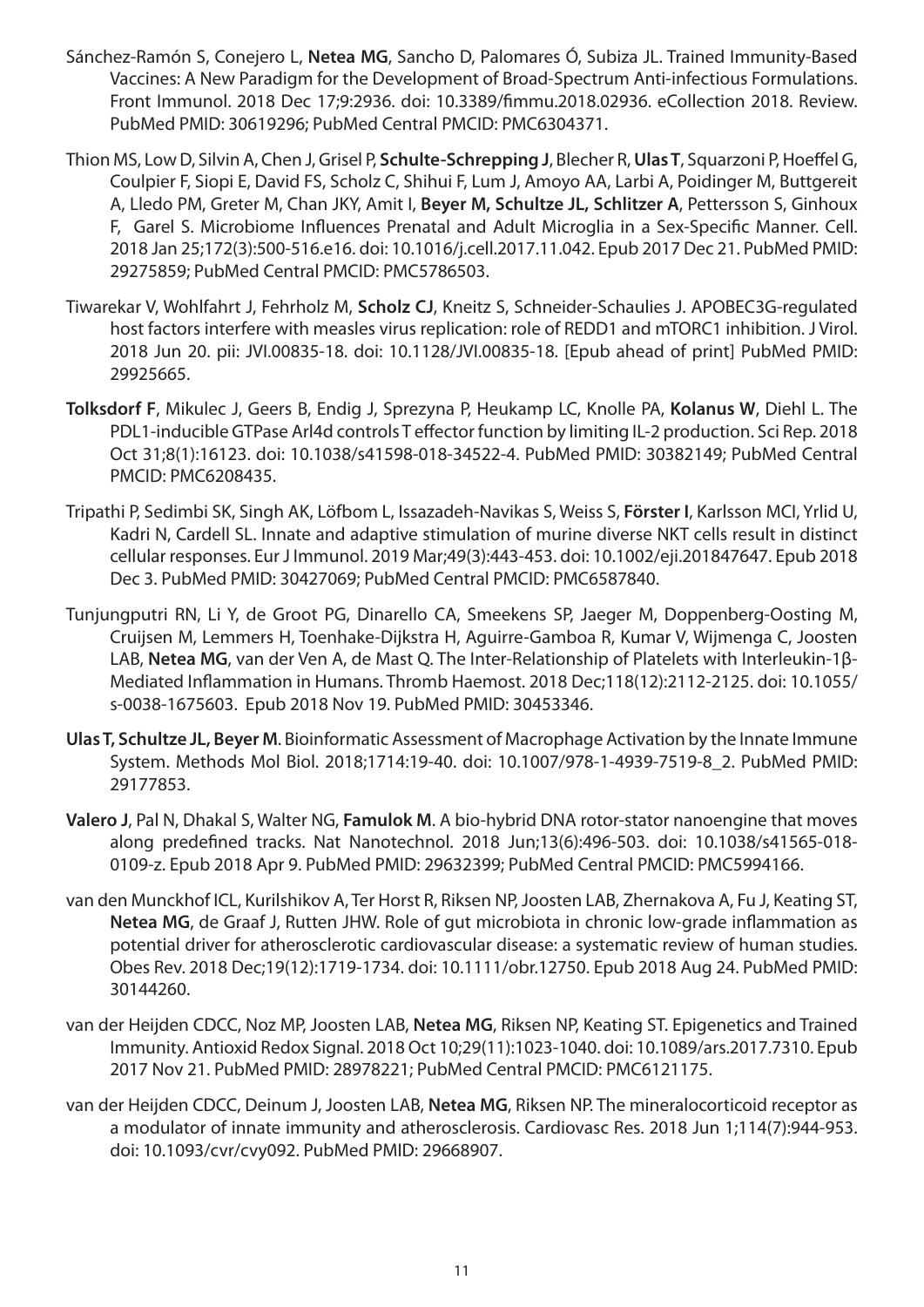- **van Echten-Deckert G, Alam S**. Sphingolipid metabolism an ambiguous regulator of autophagy in the brain. Biol Chem. 2018 Jul 26;399(8):837-850. doi: 10.1515/hsz-2018-0237. Review. PubMed PMID: 29908127. 135: van Splunter M, van Osch TLJ, Brugman S, Savelkoul HFJ, Joosten LAB, Netea MG, van Neerven RJJ. Induction of Trained Innate Immunity in Human Monocytes by Bovine Milk and Milk-Derived Immunoglobulin G. Nutrients. 2018 Sep 27;10(10). pii: E1378. doi: 10.3390/ nu10101378. PubMed PMID: 30262772; PubMed Central PMCID: PMC6213000.
- van Splunter M, van Osch TLJ, Brugman S, Savelkoul HFJ, Joosten LAB, **Netea MG**, van Neerven RJJ. Induction of Trained Innate Immunity in Human Monocytes by Bovine Milk and Milk-Derived Immunoglobulin G. Nutrients. 2018 Sep 27;10(10). pii: E1378. doi: 10.3390/nu10101378. PubMed PMID: 30262772; PubMed Central PMCID: PMC6213000.
- Vogl T, Stratis A, Wixler V, Völler T, Thurainayagam S, Jorch SK, Zenker S, Dreiling A, Chakraborty D, Fröhling M, Paruzel P, Wehmeyer C, Hermann S, **Papantonopoulou O**, Geyer C, Loser K, Schäfers M, Ludwig S, Stoll M, Leanderson T, **Schultze JL**, König S, Pap T, Roth J. Autoinhibitory regulation of S100A8/S100A9 alarmin activity locally restricts sterile inflammation. J Clin Invest. 2018 May 1;128(5):1852-1866. doi: 10.1172/JCI89867. Epub 2018 Apr 3. PubMed PMID: 29611822; PubMed Central PMCID: PMC5919817.
- **Vogt M, Jasial S, Bajorath J**. Computationally derived compound profiling matrices. Future Sci OA. 2018 Jul 24;4(8):FSO327. doi: 10.4155/fsoa-2018-0050. eCollection 2018 Sep. PubMed PMID: 30271615; PubMed Central PMCID: PMC6153460.
- **Vogt M**. Progress with modeling activity landscapes in drug discovery. Expert Opin Drug Discov. 2018 Jul;13(7):605-615. doi: 10.1080/17460441.2018.1465926. Epub 2018 Apr 19. Review. PubMed PMID: 29656681.
- **Vogt M, Yonchev D, Bajorath J**. Computational Method to Evaluate Progress in Lead Optimization. J Med Chem. 2018 Dec 13;61(23):10895-10900. doi: 10.1021/acs.jmedchem.8b01626. Epub 2018 Nov 30. PubMed PMID: 30499667.
- **Vogt M, Jasial S, Bajorath J**. Extracting Compound Profiling Matrices from Screening Data. ACS Omega. 2018 Apr 30;3(4):4706-4712. doi: 10.1021/acsomega.8b00461. PubMed PMID: 30023898; PubMed Central PMCID: PMC6044819.
- Wendeln AC, Degenhardt K, Kaurani L, Gertig M, **Ulas T**, Jain G, Wagner J, Häsler LM, Wild K, Skodras A, Blank T, Staszewski O, Datta M, Centeno TP, Capece V, Islam MR, Kerimoglu C, Staufenbiel M, **Schultze JL**, Beyer M, Prinz M, Jucker M, Fischer A, Neher JJ. Innate immune memory in the brain shapes neurological disease hallmarks. Nature. 2018 Apr;556(7701):332-338. doi: 10.1038/s41586- 018-0023-4. Epub 2018 Apr 11. PubMed PMID: 29643512; PubMed Central PMCID: PMC6038912.
- Windler F, Bönigk W, Körschen HG, Grahn E, Strünker T, Seifert R, **Kaupp UB**. The solute carrier SLC9C1 is a Na(+)/H(+)-exchanger gated by an S4-type voltage-sensor and cyclic-nucleotide binding. Nat Commun. 2018 Jul 18;9(1):2809. doi: 10.1038/s41467-018-05253-x. PubMed PMID: 30022052; PubMed Central PMCID: PMC6052114.
- Yin DM, Hammler D, Peter MF, Marx A, **Schmitz A**, Hagelueken G. Inhibitor-Directed Spin Labelling-A High Precision and Minimally Invasive Technique to Study the Conformation of Proteins in Solution. Chemistry. 2018 May 7;24(26):6665-6671. doi: 10.1002/chem.201706047. Epub 2018 Mar 5. PubMed PMID: 29369431.
- **Yonchev D, Vogt M, Stumpfe D, Kunimoto R, Miyao T, Bajorath J**. Computational Assessment of Chemical Saturation of Analogue Series under Varying Conditions. ACS Omega. 2018 Nov 30;3(11):15799- 15808. doi: 10.1021/acsomega.8b02087. Epub 2018 Nov 20. PubMed PMID: 30556013; PubMed Central PMCID: PMC6288787.
- **Yonchev D, Dimova D, Stumpfe D, Vogt M, Bajorath J**. Redundancy in two major compound databases. Drug Discov Today. 2018 Jun;23(6):1183-1186. doi: 10.1016/j.drudis.2018.03.005. Epub 2018 Mar 17. PubMed PMID: 29559364.